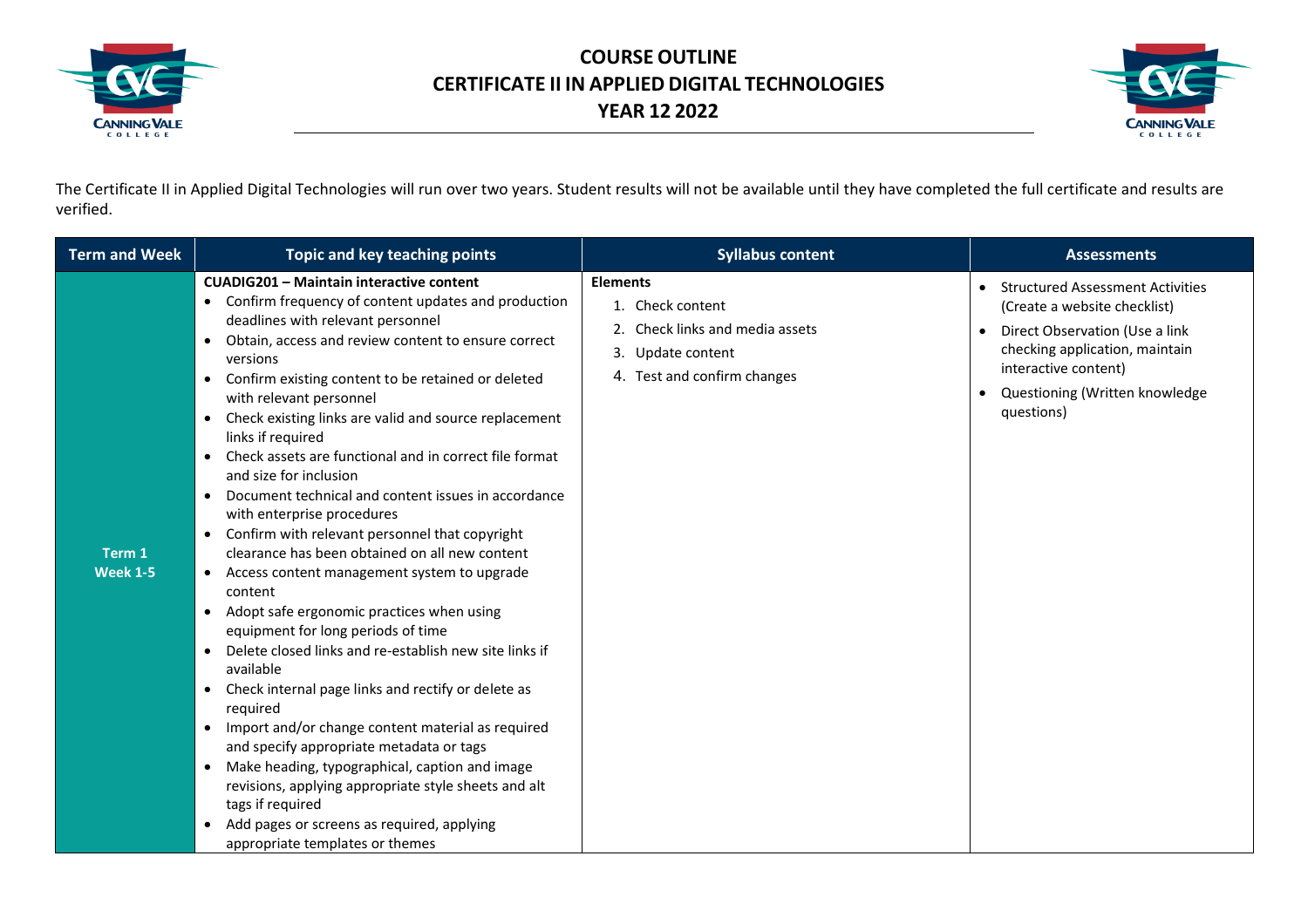



|                    | Submit edited files to server, and check upload was<br>successful<br>Advise relevant personnel if new interface designs are<br>required to incorporate additional materials<br>Check all content is displayed and functions on server<br>$\bullet$<br>as required<br>Confirm with relevant personnel that all changes have<br>$\bullet$<br>been made<br>Store original content securely and file using standard<br>$\bullet$<br>industry conventions                                                                                                                                                                                                                                                                                                                                                                                                                                                               |                                                                                                                                                                     |                                                                                                                                                                                                |
|--------------------|--------------------------------------------------------------------------------------------------------------------------------------------------------------------------------------------------------------------------------------------------------------------------------------------------------------------------------------------------------------------------------------------------------------------------------------------------------------------------------------------------------------------------------------------------------------------------------------------------------------------------------------------------------------------------------------------------------------------------------------------------------------------------------------------------------------------------------------------------------------------------------------------------------------------|---------------------------------------------------------------------------------------------------------------------------------------------------------------------|------------------------------------------------------------------------------------------------------------------------------------------------------------------------------------------------|
| Term 1<br>Week 6-9 | BSBSUS211 - Participate in sustainable work practices<br>Identify sustainable work practices in own work role<br>$\bullet$<br>Measure current usage of resources in own work role<br>$\bullet$<br>Record and file resource usage documents<br>$\bullet$<br>Identify resource inefficiencies from gathered<br>$\bullet$<br>information<br>Identify and comply with workplace sustainability<br>procedures<br>Identify workplace environmental hazards according<br>$\bullet$<br>to environmental regulations and standards<br>Report any breaches and potential breaches to<br>$\bullet$<br>organisational personnel<br>Identify areas of improvement to work practices in<br>own work area<br>Consult with colleagues and management to assess<br>potential to improve sustainability of identified work<br>practices<br>Make suggestions for improvements to workplace<br>$\bullet$<br>practices in own work area | <b>Elements</b><br>1. Measure sustainable work practices<br>2. Support sustainable work practices<br>3. Seek opportunities to improve sustainable work<br>practices | Questioning (Written knowledge<br>questions)<br>Direct Observation (Examine current<br>resource use)<br><b>Structured Assessment Activities</b><br>(Research how to improve<br>sustainability) |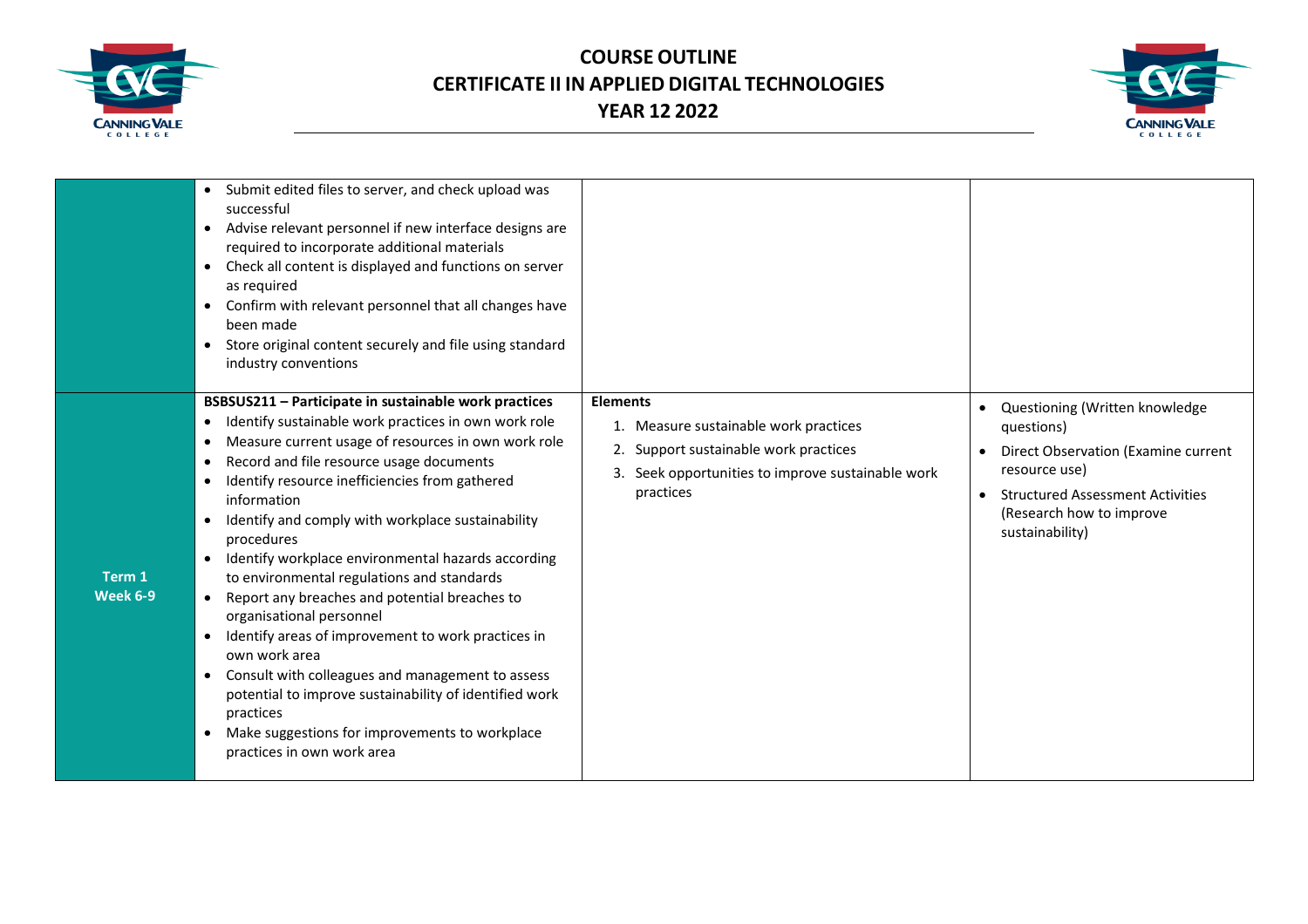



| ICTSAS217 - Connect a home based local wireless                                                                                                                                                                                                                                                                                                                                                                                                                                                                                                                                                                                                                                                                                                                                                                                                                                                                                                                                                                                                                                                                                                                                                                                                                                                                                                                                                                                                                                                               | <b>Elements</b>                                                                                                                                      |                                                                                                                                                                                                                                        |
|---------------------------------------------------------------------------------------------------------------------------------------------------------------------------------------------------------------------------------------------------------------------------------------------------------------------------------------------------------------------------------------------------------------------------------------------------------------------------------------------------------------------------------------------------------------------------------------------------------------------------------------------------------------------------------------------------------------------------------------------------------------------------------------------------------------------------------------------------------------------------------------------------------------------------------------------------------------------------------------------------------------------------------------------------------------------------------------------------------------------------------------------------------------------------------------------------------------------------------------------------------------------------------------------------------------------------------------------------------------------------------------------------------------------------------------------------------------------------------------------------------------|------------------------------------------------------------------------------------------------------------------------------------------------------|----------------------------------------------------------------------------------------------------------------------------------------------------------------------------------------------------------------------------------------|
| network<br>Document client requirements and confirm with<br>$\bullet$<br>required personnel<br>Identify documentation and technical support options<br>$\bullet$<br>Identify digital devices to be connected to the network<br>$\bullet$<br>and confirm wireless network component<br>requirements<br>Determine and confirm vendor warranty and support<br>$\bullet$<br>services<br>Identify required work health and safety (WHS)<br>$\bullet$<br>standards for installation process<br>Access digital devices and wireless network<br>$\bullet$<br>components<br>• Validate contents of delivered components and<br>physical contents match packing list and resolve<br>Term 1<br>discrepancies if required<br>Week 10<br>Determine internet service provider (ISP) connection<br>$\bullet$<br>Term 2<br>properties<br><b>Week 1-4</b><br>Install wireless router according to manufacturer<br>specifications<br>• Configure wireless router using router configuration<br>properties<br>Install wireless adapters according to manufacturer<br>$\bullet$<br>specifications<br>Configure Wi-Fi system according to router<br>$\bullet$<br>configuration properties<br>Set security components of Wi-Fi system<br>$\bullet$<br>Test security components and connectivity of Wi-Fi<br>$\bullet$<br>system<br>Update documentation regarding security issues and<br>$\bullet$<br>components used<br>Store any unused adapters<br>$\bullet$<br>Dispose of waste following environmental guidelines<br>$\bullet$ | 1. Prepare for installation<br>2. Install and configure the wireless router and<br>adapters<br>3. Secure the wireless system and finalise connection | Questioning (Written knowledge<br>$\bullet$<br>questions)<br><b>Structured Assessment Activities</b><br>$\bullet$<br>(Document customer needs,<br>preparing installation)<br>Direct Observation (Installing a virtual<br>home network) |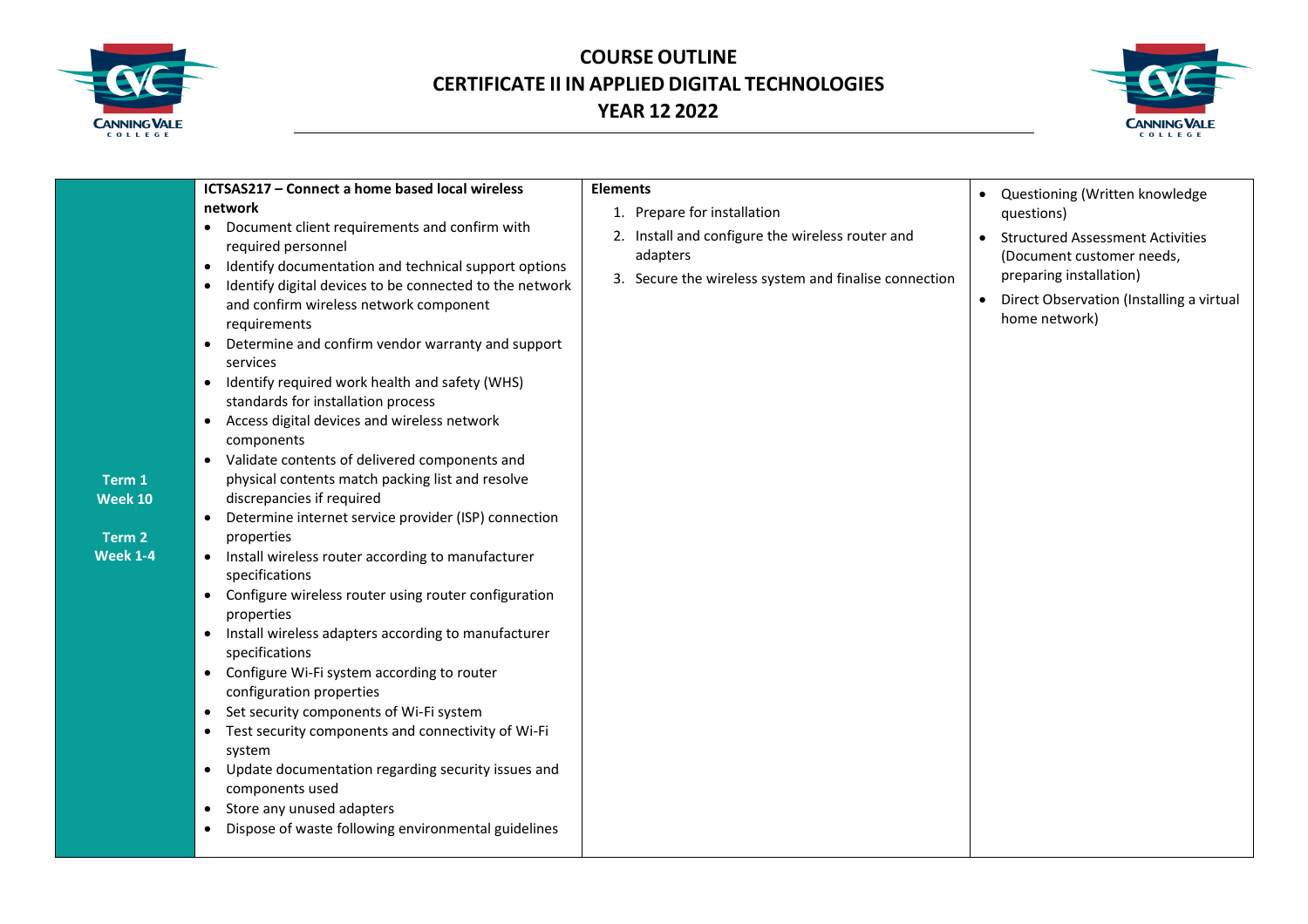